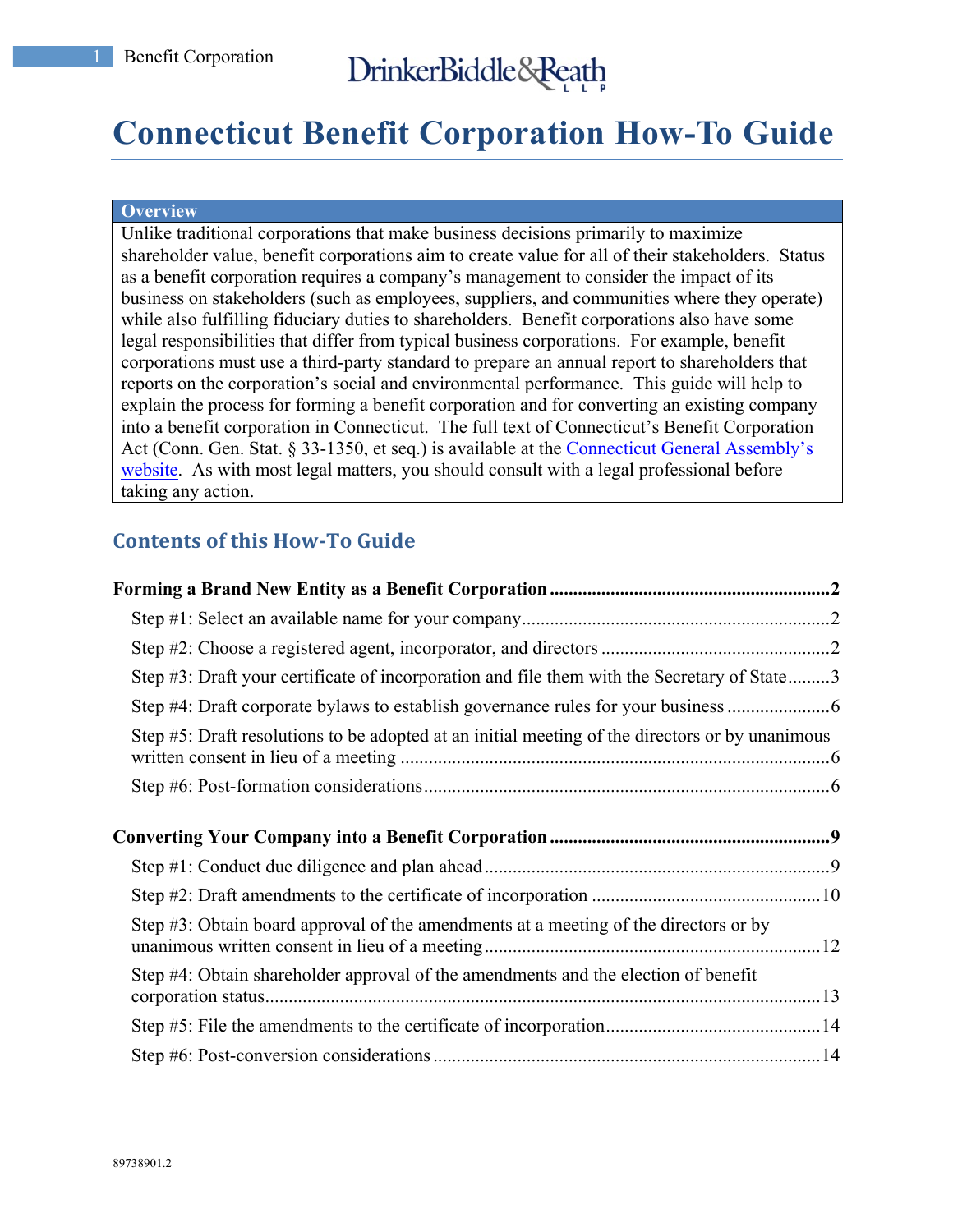# **Forming a Brand New Entity as a Benefit Corporation**

In Connecticut, the process for forming a benefit corporation tracks closely to the process of forming any other type of corporation. You must file certificate of incorporation with the Connecticut Secretary of State and must state in that filing that the corporation is creating a benefit corporation.

### **Step #1: Select an available name for your company**

Your company's name cannot be the same as or too closely resemble another Connecticut corporation's name. The name that you choose must comply with Section 33-655 of the Connecticut BCA and include the word "association", "company", "corporation", "limited", "Societa per Azioni", or "incorporated", or an abbreviation of one of those words.

#### **Actions**

- Check the availability of your preferred name by searching the Connecticut Secretary of State Business Name Database.
- Reserve an available name for 120 days by filing an Application for Reservation of Name with the Connecticut Secretary of State.

### **Step #2: Choose a registered agent, incorporator, and directors**

You will need to designate a registered agent, incorporator, and directors. Every Connecticut corporation must have a registered agent that agrees to accept legal documents on behalf of the corporation if it is sued. The initial directors can be appointed by the incorporator, which should be documented in written resolutions that are signed by the incorporator.

A publicly traded Connecticut benefit corporation must, and any other Connecticut benefit corporation may, appoint an individual to serve as a benefit director. A benefit director, in addition to his/her normal duties as a director, is responsible for issuing an opinion in the annual benefit report on the benefit corporation's progress in promoting its general public benefit and any specific public benefits during that year.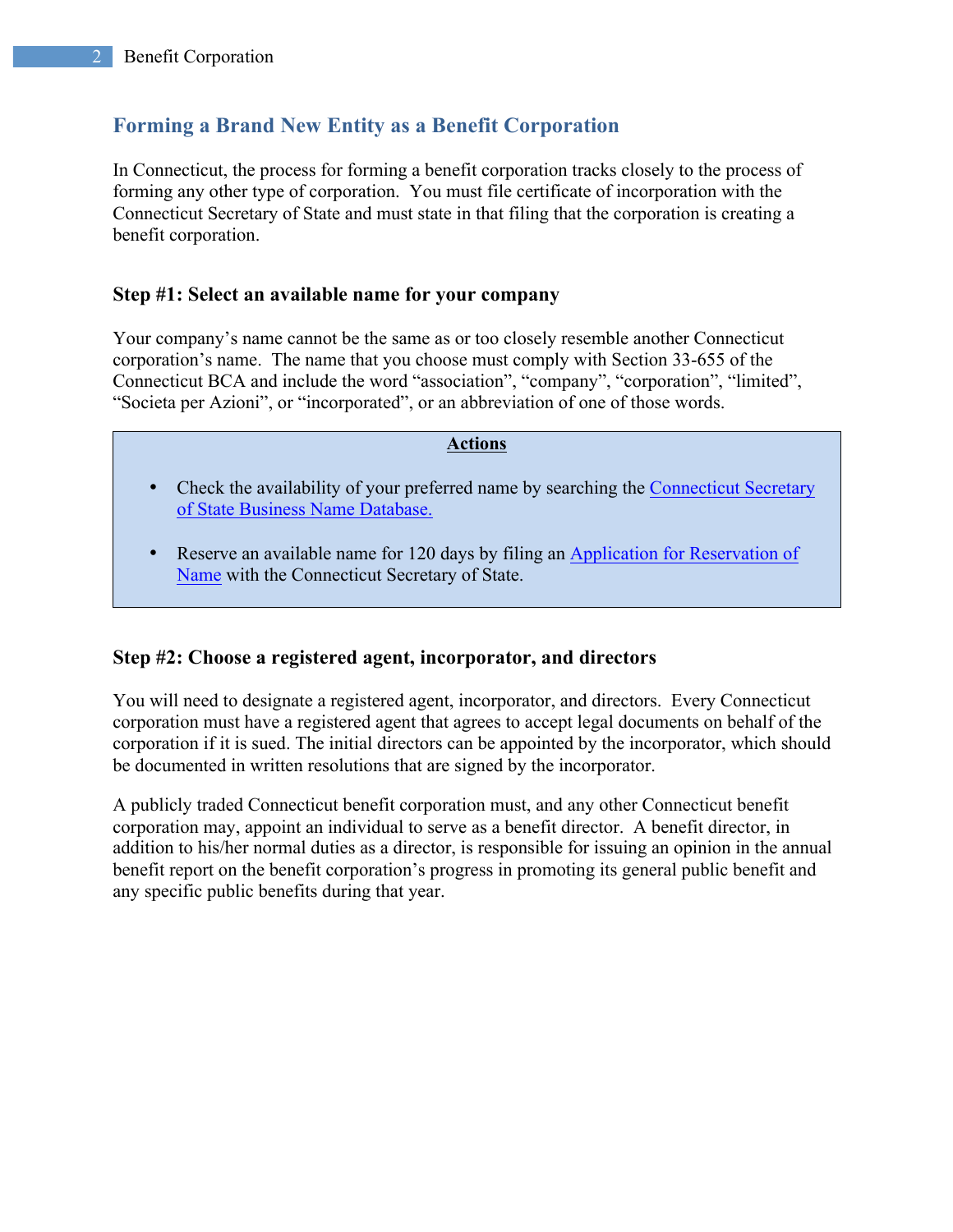| <b>Fill the Following Roles</b>                                                   |                                                                                                                                                                                                                               |   |
|-----------------------------------------------------------------------------------|-------------------------------------------------------------------------------------------------------------------------------------------------------------------------------------------------------------------------------|---|
| <b>Registered Agent</b>                                                           | An individual who is a full-time resident of Connecticut or a<br>business entity that is registered with the Connecticut Secretary<br>of State.                                                                               | ☑ |
| Incorporator(s)                                                                   | The person(s) who initiate the process of incorporating the<br>$\bullet$<br>company by signing and filing the certificate of incorporation.<br>A corporation can have more than one incorporator.                             | ⋈ |
| <b>Directors</b>                                                                  | Members of your corporate board tasked with overseeing the<br>$\bullet$<br>affairs of your company.                                                                                                                           | ∨ |
| <b>Benefit Director</b><br>(Optional unless<br>corporation is<br>publicly traded) | A director whose role is to opine on the company's, its<br>$\bullet$<br>directors', and its officers' compliance with the company's<br>general public benefit and specific public benefit(s) in the<br>annual benefit report. | ∇ |

| <b>Draft the Following Documents</b>      |                                                                                                                     |          |
|-------------------------------------------|---------------------------------------------------------------------------------------------------------------------|----------|
| <b>Resolutions of</b><br>the Incorporator | Resolutions can be used to appoint the directors. Resolutions<br>should be written and signed by the incorporators. | $\nabla$ |

# **Step #3: Draft your certificate of incorporation and file them with the Secretary of State**

Certificate of incorporation can be created either by using a standard form provided by the Connecticut Secretary of State or by drafting your own certificate of incorporation. Below we describe what must be included in your company's certificate of incorporation, as well as optional items that are permitted, but not required, by the Benefit Corporation Act.

**Statement of Status:** Your company's certificate of incorporation must state explicitly that the company is a benefit corporation. This can be accomplished by including the following language to your certificate of incorporation: "This corporation is a benefit corporation."

**Purpose:** By virtue of the Benefit Corporation Act, all benefit corporations automatically have the purpose of creating a material positive impact on society and the environment. This is called "general public benefit." You also have the option of identifying one or more "specific public benefit" purposes in your certificate of incorporation.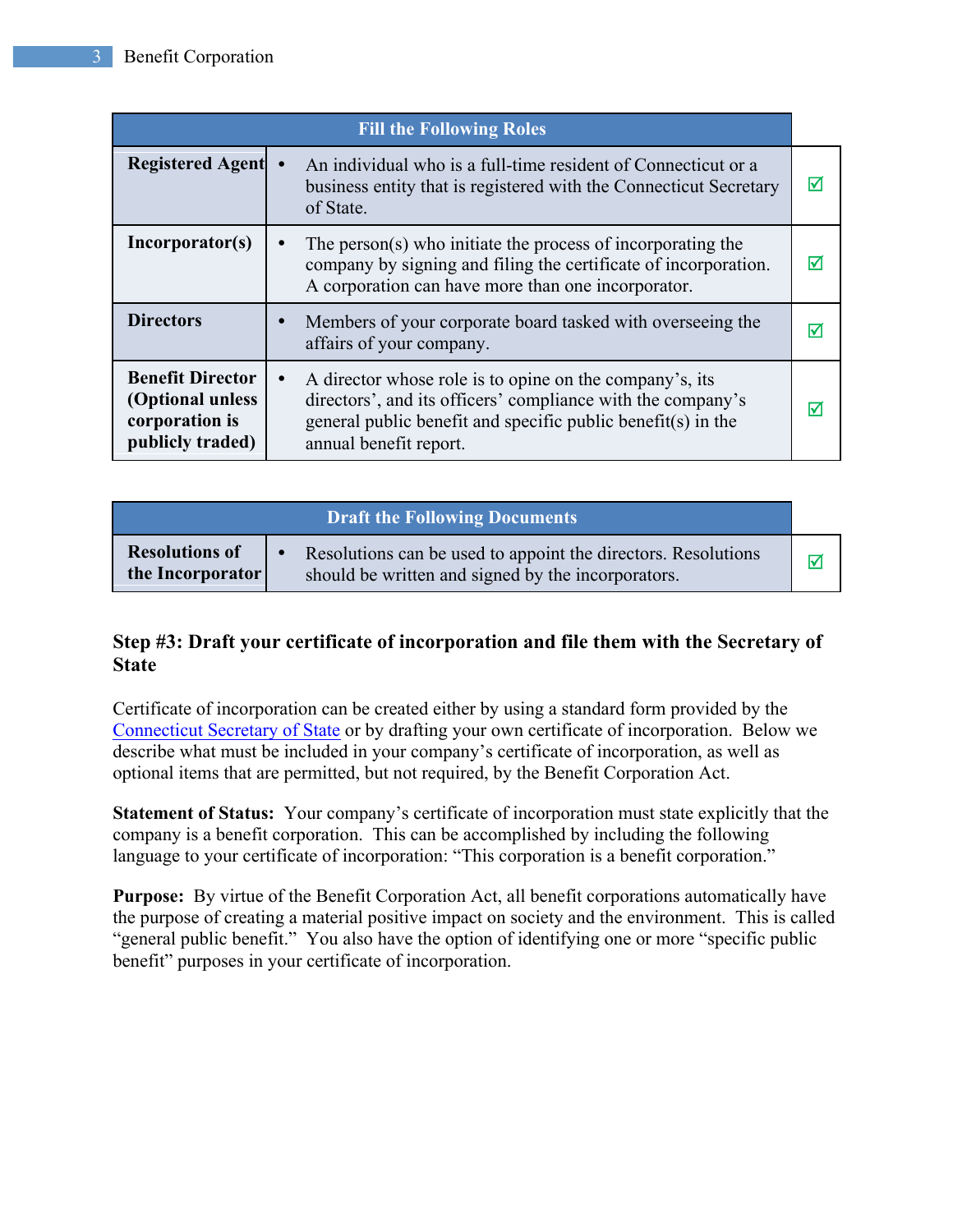### **Optional: Include a Specific Public Benefit or Benefits In Your Certificate of Incorporation**

Connecticut permits benefit corporations to include one or more specific public benefit purposes in their certificate of incorporation. Examples of "specific public benefits" include:

- Providing low-income or underserved individuals or communities with beneficial products or services.
- Promoting economic opportunity for individuals or communities beyond the creation of jobs in the normal course of business.
- Protecting or restoring the environment.
- Improving human health.
- Promoting the arts, sciences, or advancement of knowledge.
- Increasing the flow of capital to entities with a purpose to benefit society or the environment.
- Conferring any other particular benefit on society or the environment as specified in the benefit corporation's certificate of incorporation.

*Note: In Connecticut, any amendment of the certificate of incorporation to amend, add, or delete a specific public benefit must be approved by your shareholders by a "minimum status vote" (i.e., by the holders of at least two-thirds of the outstanding shares of each class or series of shares entitled to vote, each class voting separately, regardless of any voting limitations imposed by the certificate of incorporation or bylaws).*

**Standard of Conduct:** The directors of a benefit corporation are required to consider the effect that their actions or inaction has on the following:

- The shareholders of the benefit corporation.
- The employees and workforce of the benefit corporation, its subsidiaries, and its suppliers.
- The interests of customers as beneficiaries of the general public benefit or specific public benefit purposes of the benefit corporation.
- Community and societal factors, including those of each community in which offices or facilities of the benefit corporation, its subsidiaries, or its suppliers are located.
- The local and global environment.
- The short-term and long-term interests of the benefit corporation, including benefits that may accrue to the benefit corporation from its long-term plans and the possibility that these interests may be best served by the continued independence of the benefit corporation.
- The ability of the benefit corporation to accomplish its general public benefit purpose and any specific public benefit purpose.

Your company may require directors to prioritize certain of the above-mentioned interests in pursuit of your company's general public benefit purpose or specific public benefit purpose, if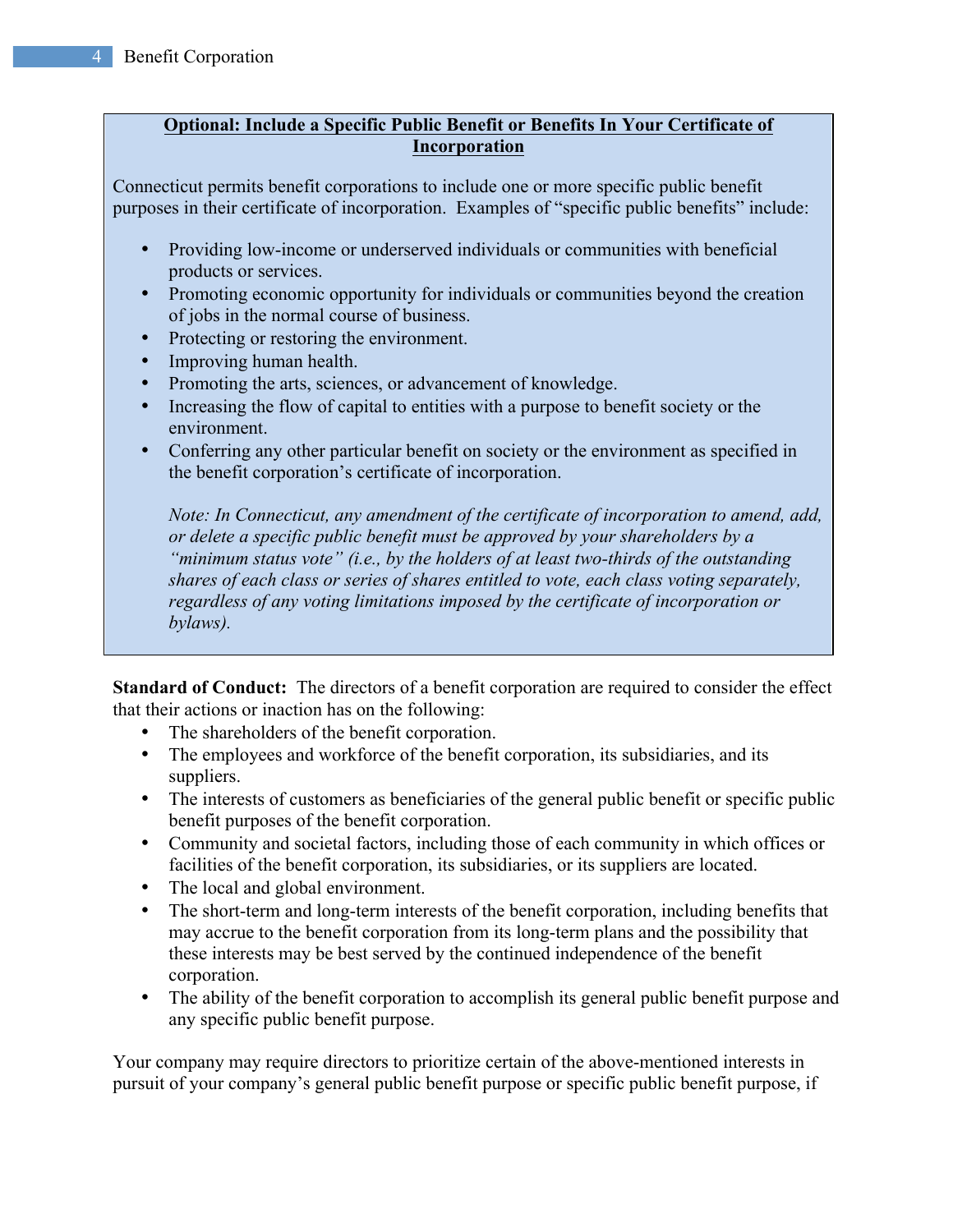any, by including a provision in the certificate of incorporation that it intends to give priority to certain considerations over others.

**Standing for Benefit Enforcement Proceedings:** Certain parties may bring a claim against a benefit corporation by commencing a "benefit enforcement proceeding."

If the certificate of incorporation is silent about this issue, benefit enforcement proceedings may be commenced only by:

- the benefit corporation itself;
- a shareholder or a group of shareholders owning 5% or more of any outstanding class or series of shares of the benefit corporation; or
- a shareholder or a group of shareholders owning 10% or more of the outstanding equity of the benefit corporation's parent entity.

You may also include a provision in your certificate of incorporation or bylaws to authorize any other person or group to commence a benefit enforcement proceeding.

| <b>Using Connecticut's Standard Form to</b><br><b>Create Your Certificate of Incorporation</b>                                                                                                                                                                                                                                                                                                                                                                                                                                                                                                                    | <b>Drafting Your Certificate of Incorporation</b><br><b>Without a Standard Form</b>                                                                                                                                                                                                                                                                       |  |
|-------------------------------------------------------------------------------------------------------------------------------------------------------------------------------------------------------------------------------------------------------------------------------------------------------------------------------------------------------------------------------------------------------------------------------------------------------------------------------------------------------------------------------------------------------------------------------------------------------------------|-----------------------------------------------------------------------------------------------------------------------------------------------------------------------------------------------------------------------------------------------------------------------------------------------------------------------------------------------------------|--|
| <b>Required Items</b>                                                                                                                                                                                                                                                                                                                                                                                                                                                                                                                                                                                             | <b>Required Actions</b>                                                                                                                                                                                                                                                                                                                                   |  |
| Access the Certificate of Incorporation<br>$\bullet$<br>form via the Connecticut Secretary of<br>State's website.<br>Complete the form by following the<br>$\bullet$<br>accompanying instructions.<br>Ensure that you elect benefit<br>$\bullet$<br>corporation status by checking the<br>appropriate box.<br>Include the signature of each<br>$\bullet$<br>incorporator, and indicate that each<br>person is signing in the capacity as an<br>incorporator.                                                                                                                                                      | Include each provision required by<br>Conn. Gen. Stat. § 33-636.<br>Put the provisions in the order in<br>$\bullet$<br>which they appear in the statute.<br>Follow as closely as possible the<br>$\bullet$<br>wording of the statute.<br>Do not forget to include the provision<br>$\bullet$<br>stating that the corporation is a benefit<br>corporation. |  |
| <b>Optional</b>                                                                                                                                                                                                                                                                                                                                                                                                                                                                                                                                                                                                   |                                                                                                                                                                                                                                                                                                                                                           |  |
| Include one or more specific public benefit purpose(s).<br>$\bullet$<br>Identify one or more considerations that the board must prioritize over other<br>$\bullet$<br>considerations.<br>$\mathbf{I} = \mathbf{I} \cdot \mathbf{I} \cdot \mathbf{I}$ and $\mathbf{I} = \mathbf{I} \cdot \mathbf{I}$ and $\mathbf{I} = \mathbf{I} \cdot \mathbf{I}$ and $\mathbf{I} \cdot \mathbf{I} \cdot \mathbf{I}$ and $\mathbf{I} \cdot \mathbf{I} \cdot \mathbf{I} \cdot \mathbf{I}$ and $\mathbf{I} \cdot \mathbf{I} \cdot \mathbf{I} \cdot \mathbf{I} \cdot \mathbf{I} \cdot \mathbf{I} \cdot \mathbf{I} \cdot \mathbf{I}$ |                                                                                                                                                                                                                                                                                                                                                           |  |

• Identify additional persons who are authorized to commence a benefit enforcement proceeding.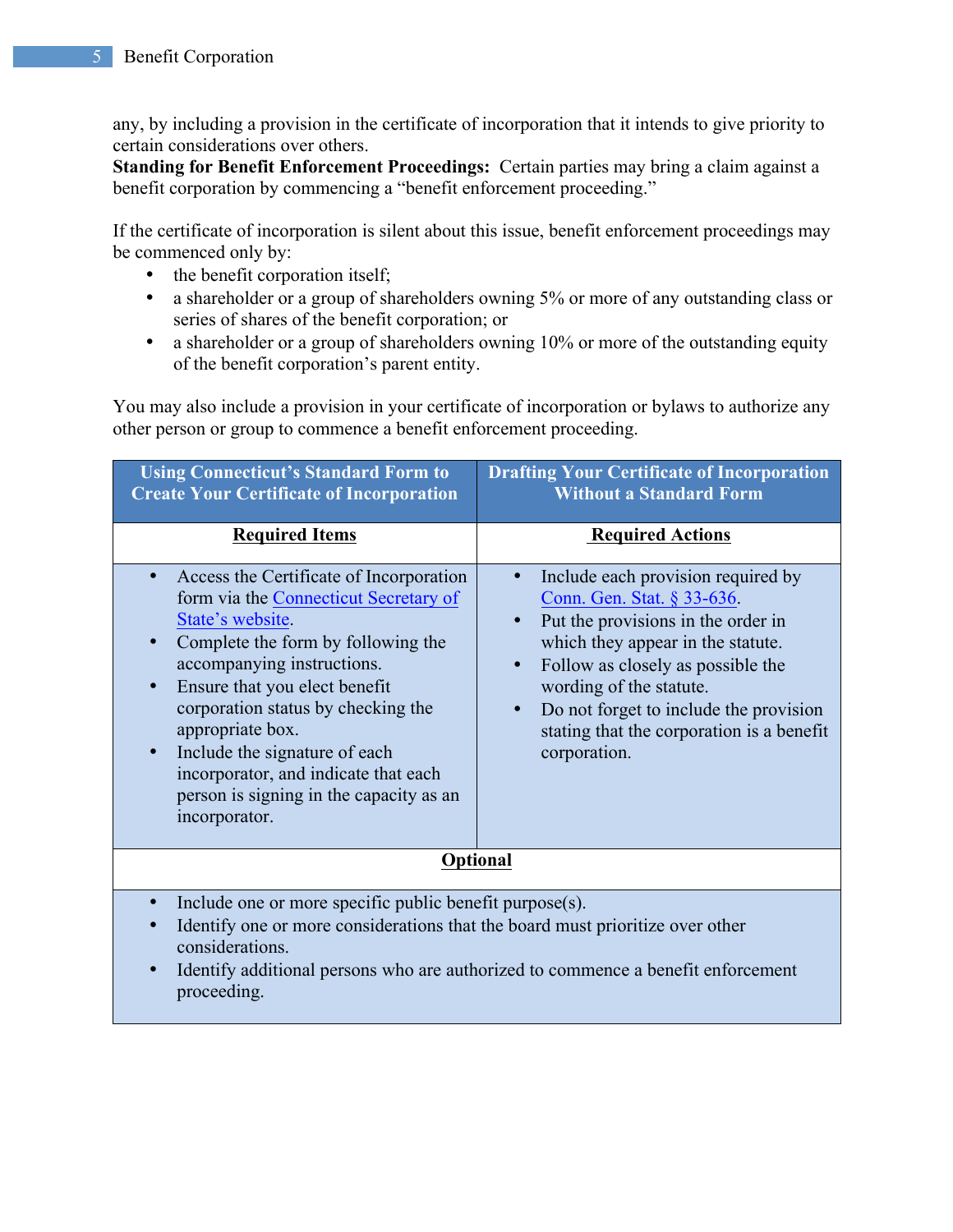## **Step #4: Draft corporate bylaws to establish governance rules for your business**

#### **Actions**

- Consider some of the unique responsibilities of benefit corporations before crafting your bylaws.
- If the benefit corporation has chosen to appoint a "benefit director" or a "benefit officer," the corporation should consider whether to include provisions in its bylaws setting forth the duties and powers of the position. The benefit officer, if any, performs management duties related to carrying out the general public benefit and, if applicable, the specific public benefit(s). The benefit officer is also responsible for preparing the annual benefit report.

*Note: Connecticut benefit corporations must publish an annual benefit report each year. Consider including procedures for the creation of this report in your bylaws to help ensure that your business and its purposes are aligned.* 

# **Step #5: Draft resolutions to be adopted at an initial meeting of the directors or by unanimous written consent in lieu of a meeting**

After your corporation is formed or in connection with its formation, you should hold a meeting of the directors, at which the board's resolutions are adopted and recorded in corporate minutes. Alternatively, a meeting of the directors is not required if all directors consent in a signed writing to the proposed resolutions and those consents are included in the corporation's minutes or filed with the corporate records.

### **Actions**

- Hold your first board of directors meeting or obtain written consent to:
	- o Appoint corporate officers.
	- o Adopt bylaws.
	- o Authorize the issuance of stock.
	- o Authorize, approve, and ratify any other preliminary tasks related to the formation of the benefit corporation.

### **Step #6: Post-formation considerations**

After forming your benefit corporation, you should consider taking additional steps to address requirements unique to benefit corporations in Connecticut. For example, you can establish procedures for publishing the **"**annual benefit report," which you must provide to your shareholders within 120 days following the end of the benefit corporation's fiscal year (or at the same time you deliver any other annual report to your shareholders, whichever is earlier). Your benefit report should be accessible free of charge to the public. Connecticut also requires the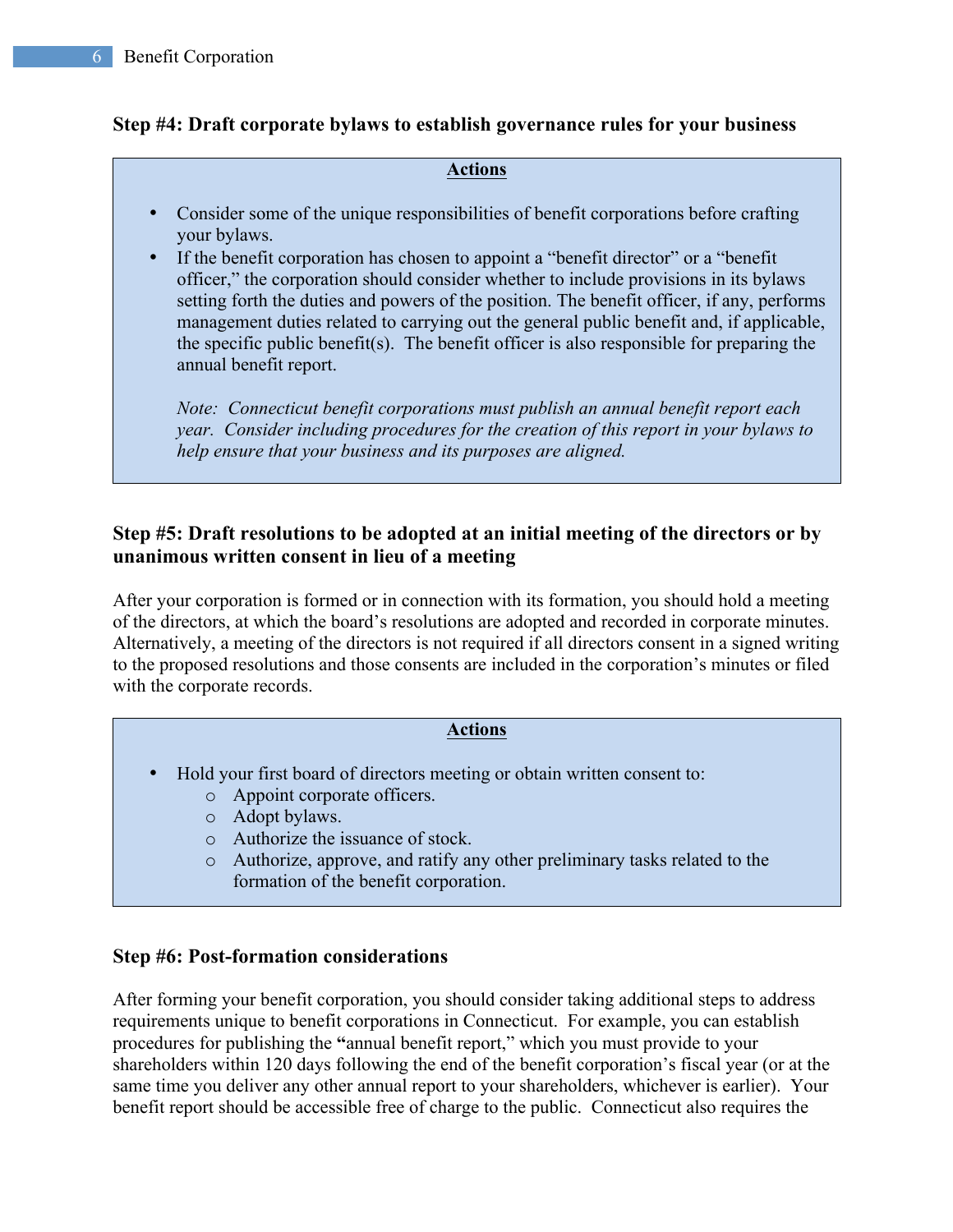benefit corporation to post the report to the public portion of the company's website. For help with generating your annual benefit report, access the online tool here.

The preparation of your annual benefit report requires your company to choose a standard for defining, reporting, and assessing your corporation's overall social and environmental performance. This is known as the "third-party standard." The standard you select must be comprehensive, independent, and transparent. For more information on third-party standards, visit benefitcorp.net.

In Connecticut, a benefit corporation may, not earlier than 24 months after the date that it became a benefit corporation, adopt a "legacy preservation provision" by amending its certificate of incorporation, which amendment must be unanimously approved by the corporation's shareholders. A benefit corporation that adopts a legacy preservation provision remains a benefit corporation in perpetuity, and may only dispose of its assets via sale to or merger with a benefit corporation that has also adopted a legacy preservation provision.

### **Actions**

- Choose a third-party standard.
- Set a timeline with key dates for the preparation and filing of your annual benefit report.
- Deliver your report to each shareholder within 120 days of the end of the fiscal year (or at the same time you deliver any other annual report to your shareholders, whichever is earlier).
- Post the annual report on your website.
- Consider the adoption of a legacy preservation provision.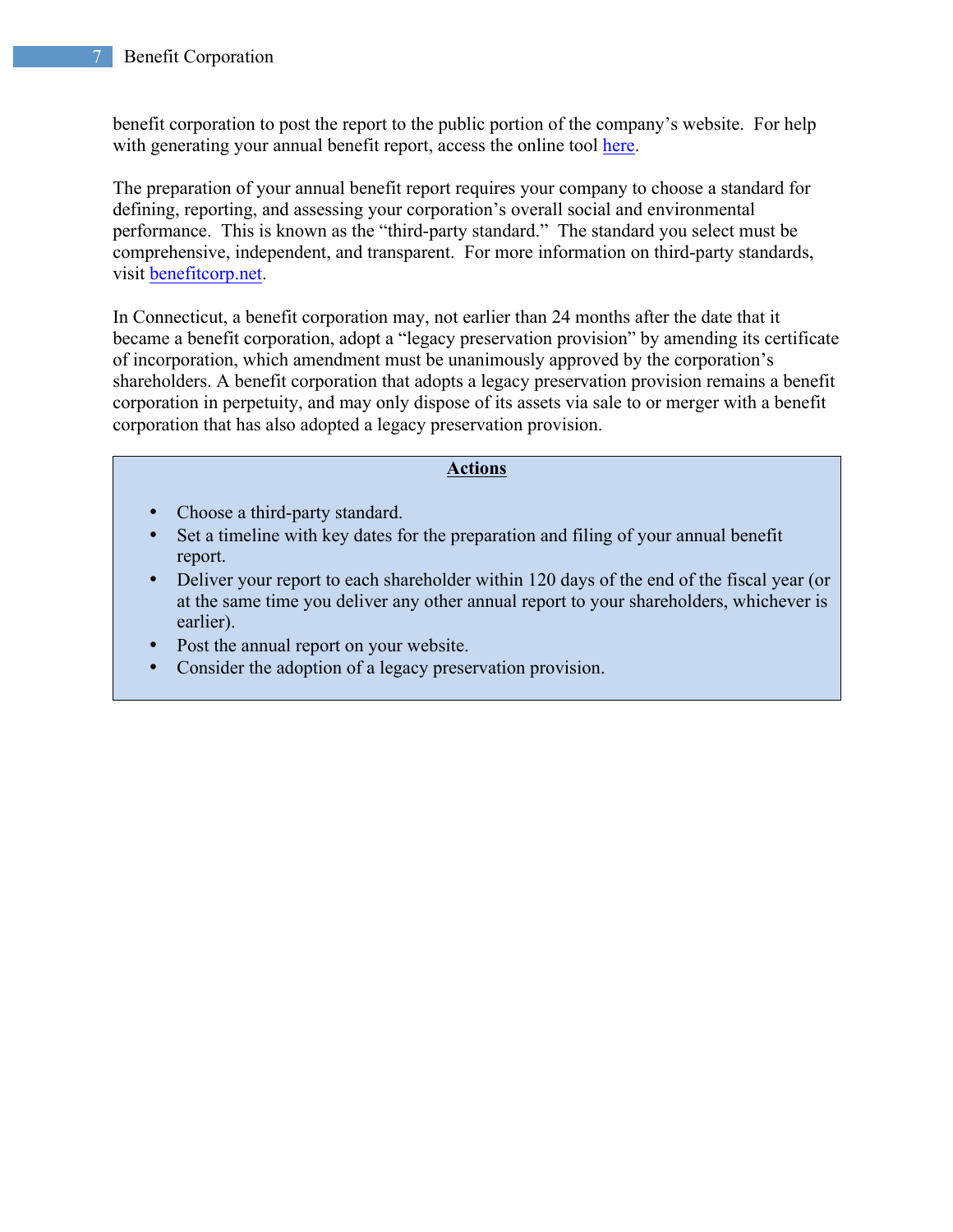- **Summary: To Form a New Benefit Corporation** • **In connection with formation:**  o Draft articles of incorporation. o Deliver to the Connecticut Secretary of State: ■ Certificate of incorporation. ■ Payment of filing fee. o Draft: ■ Resolutions of the incorporator(s). ■ Resolutions of the board, to be adopted at a meeting or by written consent in lieu of a meeting. ■ Bylaws. • **Post-formation:** o Choose a third-party standard. o Prepare the annual benefit report. o Send the annual benefit report to all shareholders within 120 days of fiscal yearend, or concurrently with any other annual reports you send to shareholders (whichever is earlier). o Post the annual benefit report publically on the company's website.
	- o Consider the adoption of a legacy preservation provision.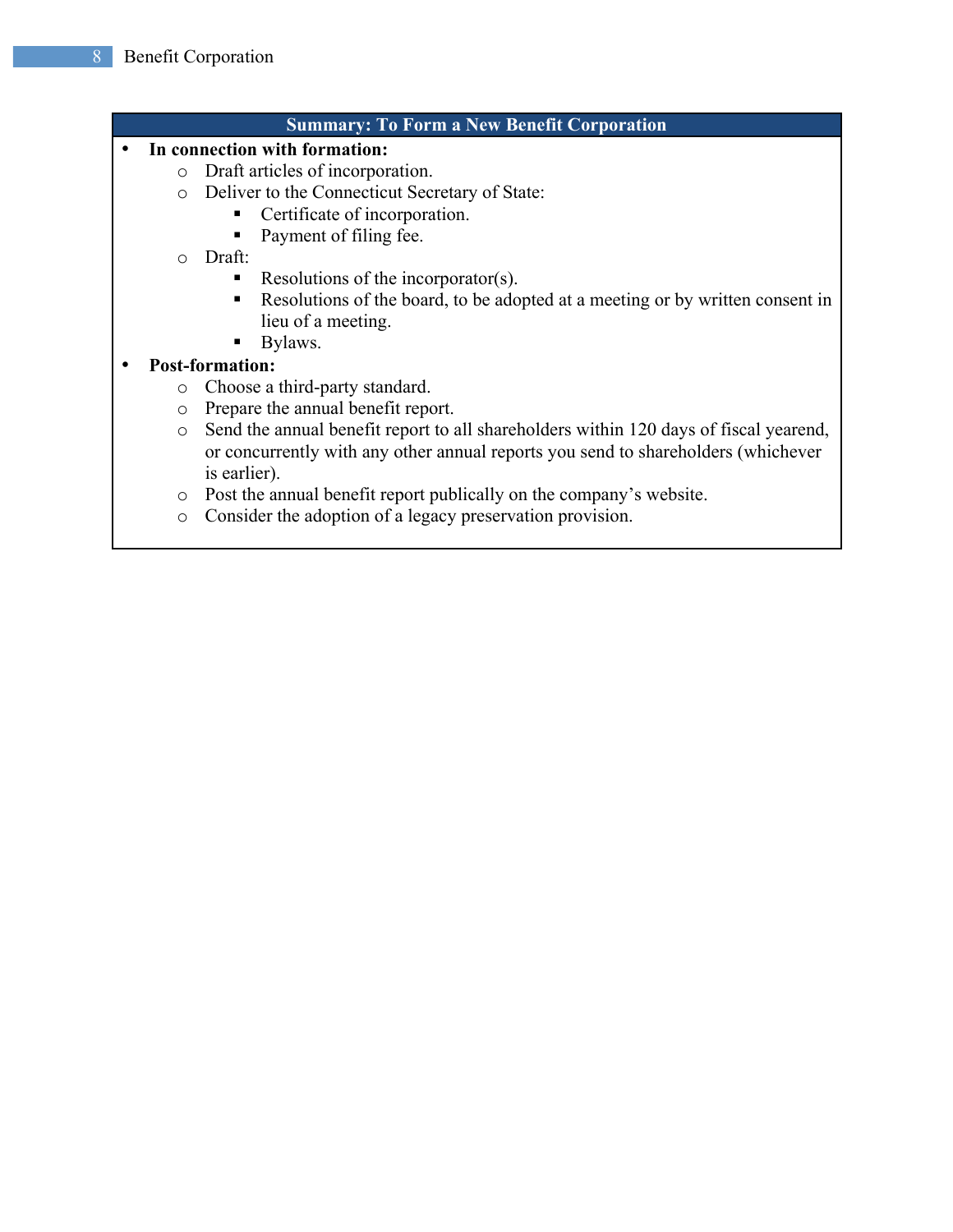# **Converting Your Company into a Benefit Corporation**

An existing corporation can become a benefit corporation by amending its certificate of incorporation to include a statement that the organization is a benefit corporation. This How-To Guide addresses the steps required for an existing corporation to become a benefit corporation in Connecticut.

For entities like Limited Liability Companies, Limited Partnerships, or other types of entities that are not standard business corporations, transitioning to a benefit corporation must be accomplished through a conversion or merger. If your existing company is not a business corporation and you would like it to become one, you should seek the assistance of a legal professional.

# **Step #1: Conduct due diligence and plan ahead**

There are no tax implications for an existing corporation that elects to become a benefit corporation, but this transition may impact your organization in other ways. You should review your corporate documents and contracts to determine if any updates or changes may be necessary or desirable after your company becomes a benefit corporation. You should also consider all of the changes and steps that you may need to take as you transition your business into a benefit corporation, like putting procedures in place to measure your social and environmental impact.

| <b>Required Actions</b>                               |                                                                                                                                                                                                    |  |
|-------------------------------------------------------|----------------------------------------------------------------------------------------------------------------------------------------------------------------------------------------------------|--|
| Analyze and plan for business implications including: |                                                                                                                                                                                                    |  |
| $\circ$                                               | Legal requirements.                                                                                                                                                                                |  |
| $\circ$                                               | Corporate governance considerations.                                                                                                                                                               |  |
| Draft amendments to the certificate of incorporation: |                                                                                                                                                                                                    |  |
| $\circ$                                               | Include a statement that the corporation is a benefit corporation.                                                                                                                                 |  |
| <b>Optional Actions</b>                               |                                                                                                                                                                                                    |  |
| $\bullet$                                             | Draft amendments to bylaws, if any:                                                                                                                                                                |  |
| $\circ$                                               | Draft amendments to your bylaws governing the management of the benefit<br>corporation.                                                                                                            |  |
| $\circ$                                               | If your company has chosen to appoint a "benefit director," which is optional<br>unless the company is publicly traded, include provisions setting forth the duties<br>and powers of the position. |  |
| $\circ$                                               | If your company has chosen to appoint a "benefit officer," the corporation<br>should include provisions in its by laws setting forth the duties and powers of<br>the position.                     |  |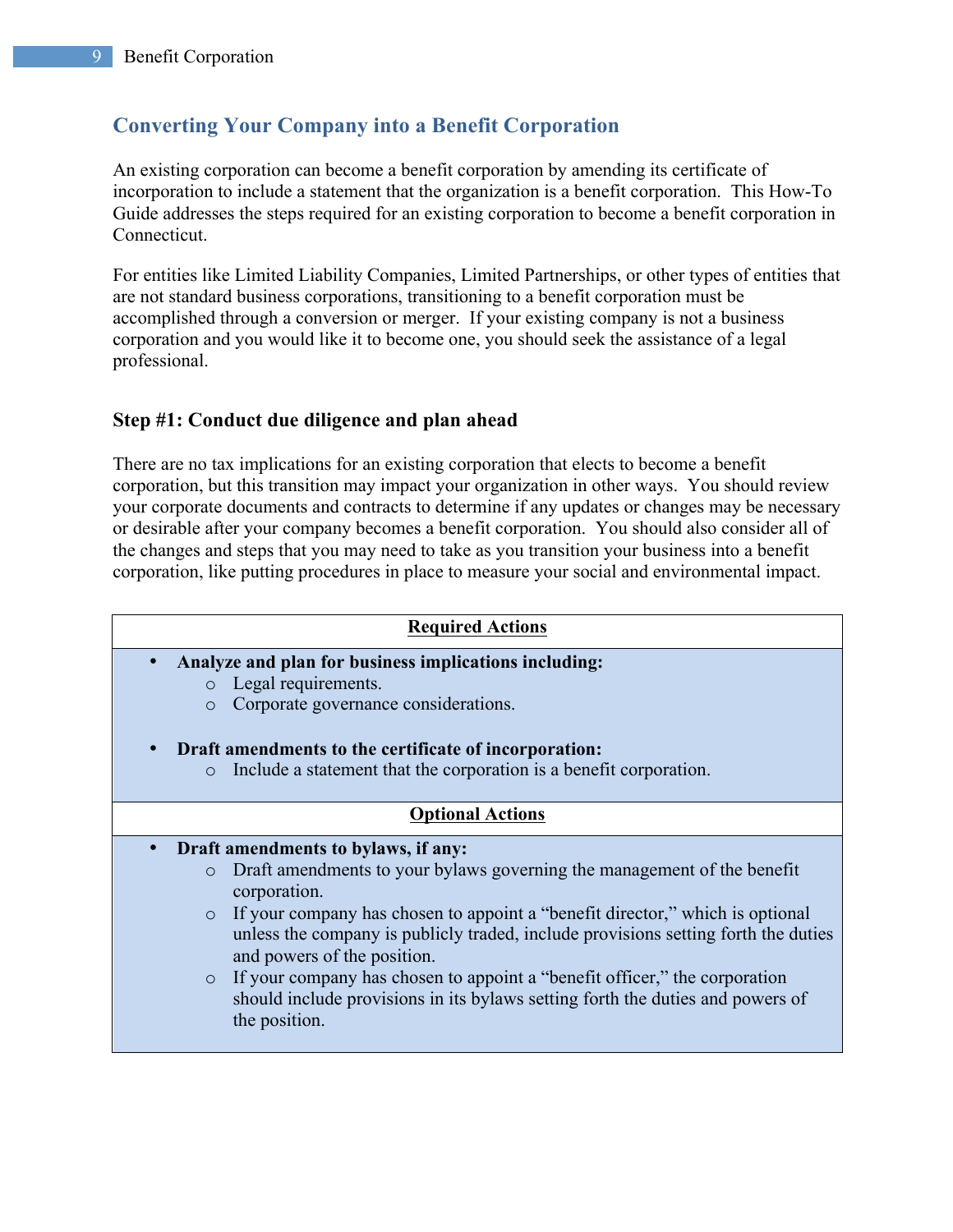| <b>Due Diligence</b>                            |                                                                                                                                                                                                                                                                                                                                                                                                                                   |                         |
|-------------------------------------------------|-----------------------------------------------------------------------------------------------------------------------------------------------------------------------------------------------------------------------------------------------------------------------------------------------------------------------------------------------------------------------------------------------------------------------------------|-------------------------|
| <b>Contracts</b>                                | Review contracts including any bank or loan documents to<br>determine if any consents, notices, or other actions are required<br>in connection with your company's amendment of its certificate<br>of incorporation.                                                                                                                                                                                                              | $\overline{\mathsf{M}}$ |
| Corporate<br>Organizational<br><b>Documents</b> | Review certificate of incorporation and bylaws to determine if<br>you would like or need to make any changes as a result of<br>electing benefit corporation status.<br>Review certificate of incorporation, bylaws, and any voting or<br>other shareholder agreements to determine if any consents,<br>notices, or other actions are required in connection with your<br>company's amendment of its certificate of incorporation. | M                       |

# **Step #2: Draft amendments to the certificate of incorporation**

You must amend the certificate of incorporation to include a statement that your company is a benefit corporation. You can do this by completing and filing a Certificate of Amendment, which can be found at the Connecticut Secretary of State's website. If you originally drafted your certificate of incorporation, you may draft your own amendments and file them with the Secretary of State. Below we describe what amendments to the certificate of incorporation you must make, as well as optional amendments that are permitted, but not required, by the Benefit Corporation Act.

**Statement of Status:** You must include an amendment to the certificate of incorporation that states explicitly that the company is a benefit corporation. This can be accomplished by drafting an amendment that includes the following language: "This corporation is a benefit corporation."

**Purpose:** By virtue of the Benefit Corporation Act, all benefit corporations automatically have the purpose of creating a material positive impact on society and the environment. This is called "general public benefit." You also have the option of amending the certificate of incorporation to identify one or more "specific public benefit" purposes in your articles.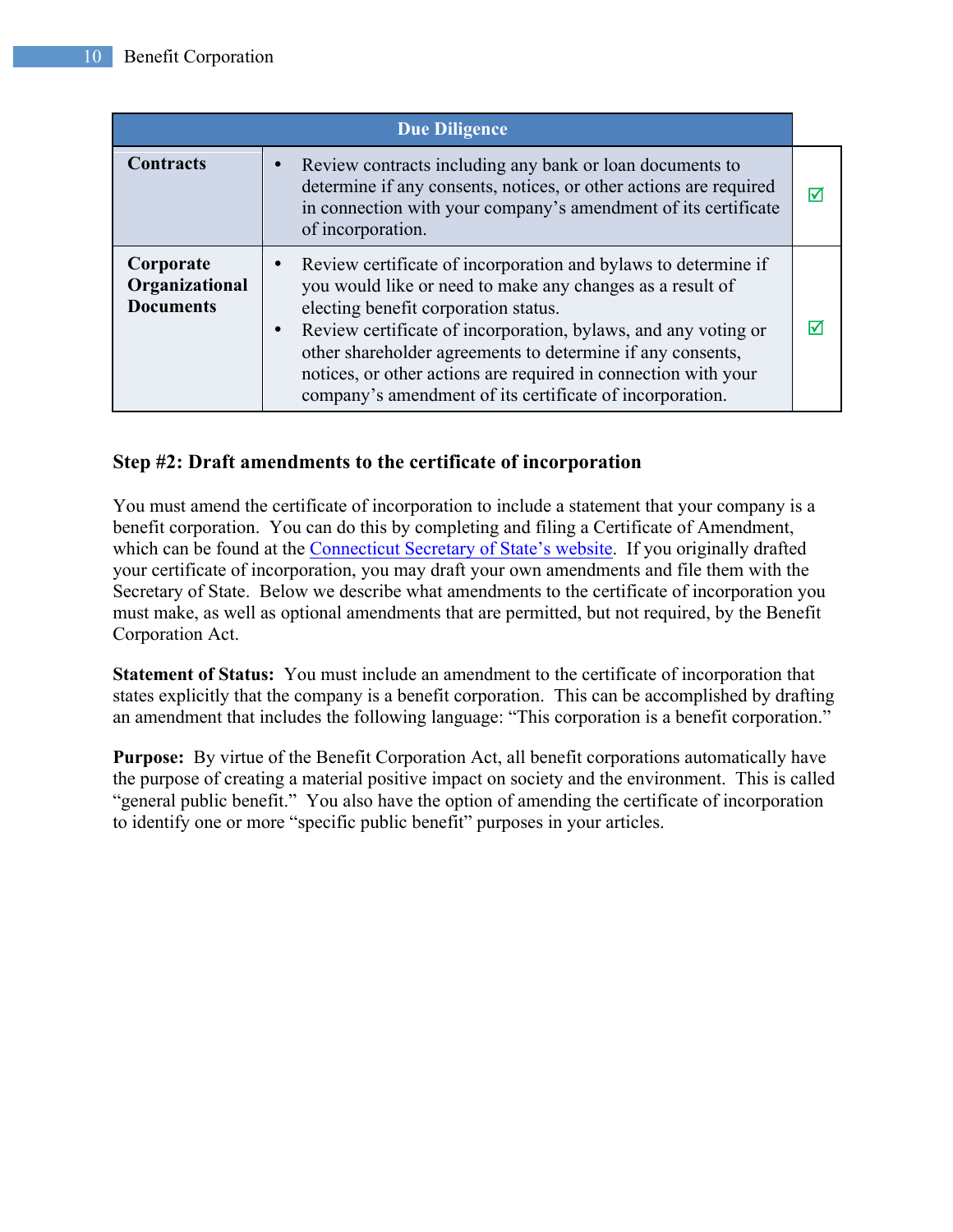### **Optional: Include Specific Public Benefits In Your Certificate of Incorporation**

Connecticut permits benefit corporations to include one or more specific public benefit purposes in their certificate of incorporation. Examples of "specific public benefits" include:

- Providing low-income or underserved individuals or communities with beneficial products or services.
- Promoting economic opportunity for individuals or communities beyond the creation of jobs in the normal course of business.
- Protecting or restoring the environment.
- Improving human health.
- Promoting the arts, sciences, or advancement of knowledge.
- Increasing the flow of capital to entities with a purpose to benefit society or the environment.
- Conferring any other particular benefit on society or the environment as specified in the benefit corporation's certificate of incorporation.

*Note: In Connecticut, any amendment of the certificate of incorporation to amend, add, or delete a specific public benefit must be approved by your shareholders by a "minimum status vote" (i.e., by the holders of at least two-thirds of the outstanding shares of each class or series of shares entitled to vote, each class voting separately, regardless of any voting limitations imposed by the certificate of incorporation or bylaws).*

**Standard of Conduct:** The directors of a benefit corporation are required to consider the effect that their actions or inaction has on the following:

- The shareholders of the benefit corporation.
- The employees and workforce of the benefit corporation, its subsidiaries, and its suppliers.
- The interests of customers as beneficiaries of the general public benefit or specific public benefit purposes of the benefit corporation.
- Community and societal factors, including those of each community in which offices or facilities of the benefit corporation, its subsidiaries, or its suppliers are located.
- The local and global environment.
- The short-term and long-term interests of the benefit corporation, including benefits that may accrue to the benefit corporation from its long-term plans and the possibility that these interests may be best served by the continued independence of the benefit corporation.
- The ability of the benefit corporation to accomplish its general public benefit purpose and any specific public benefit purpose.

You may amend the certificate of incorporation to require directors to prioritize certain of the above-mentioned interests in pursuit of your company's general public benefit purpose or specific public benefit purpose, if any, by including a provision in the certificate of incorporation that it intends to give priority to certain considerations over others.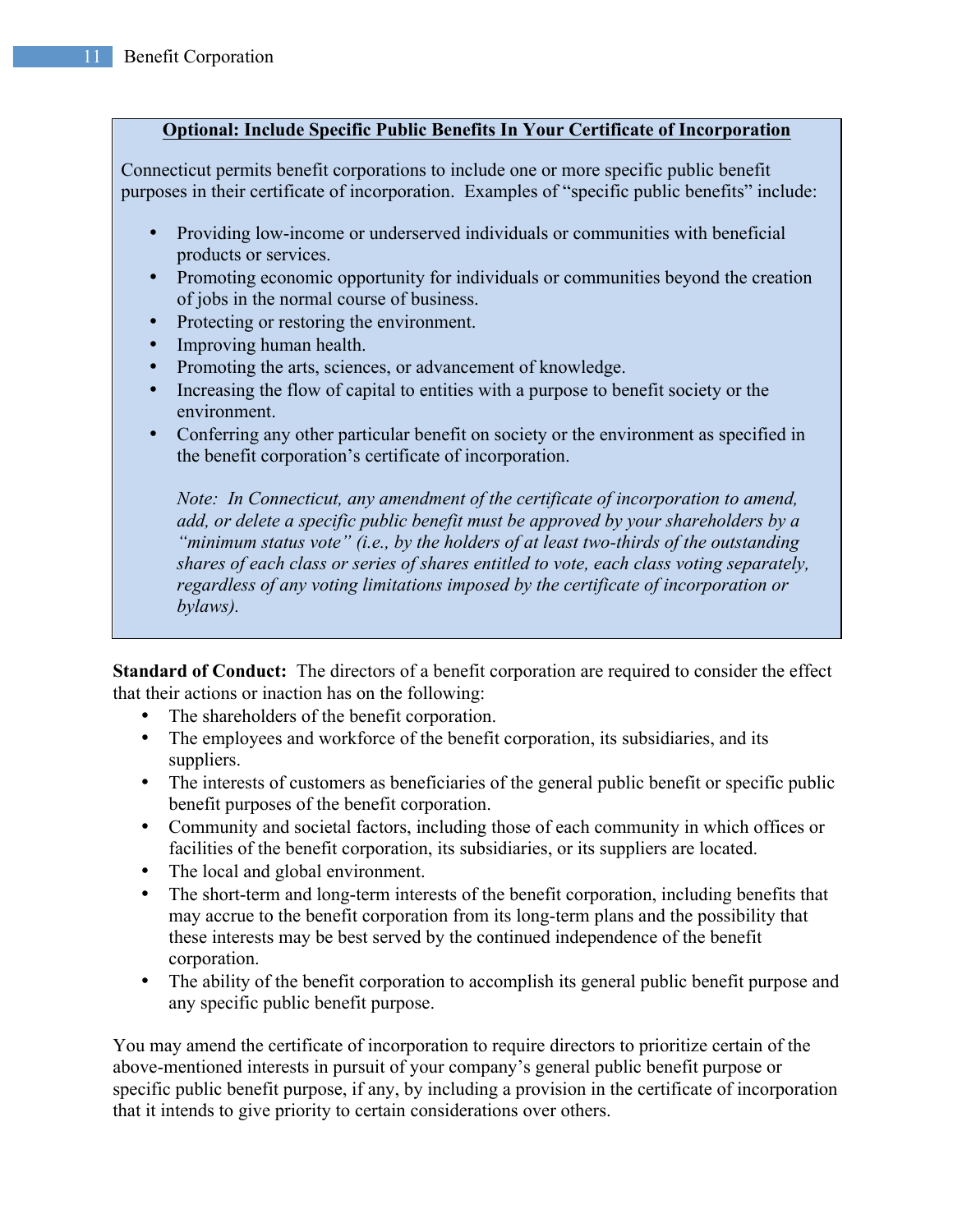**Standing for Benefit Enforcement Proceedings:** Certain parties may bring a claim against a benefit corporation by commencing a "benefit enforcement proceeding."

If the certificate of incorporation are silent about this issue, benefit enforcement proceedings may be commenced only by:

- the benefit corporation itself;
- a shareholder or a group of shareholders owning 5% or more of any outstanding class or series of shares of the benefit corporation; or
- a shareholder or a group of shareholders owning 10% or more of the outstanding equity of the benefit corporation's parent entity.

You may also include a provision in your certificate of incorporation to authorize any other person or group to commence a benefit enforcement proceeding.

| <b>Using Connecticut's Standard Form to</b><br><b>Amend Your Certificate of Incorporation</b>                                                                                                                                                                                                         | <b>Drafting Amendments to Your Certificate of</b><br><b>Incorporation</b>                                                                                                                                                                                                                                                                                 |  |
|-------------------------------------------------------------------------------------------------------------------------------------------------------------------------------------------------------------------------------------------------------------------------------------------------------|-----------------------------------------------------------------------------------------------------------------------------------------------------------------------------------------------------------------------------------------------------------------------------------------------------------------------------------------------------------|--|
| <b>Required Items</b>                                                                                                                                                                                                                                                                                 | <b>Required Actions</b>                                                                                                                                                                                                                                                                                                                                   |  |
| Find the Certificate of Amendment<br>form on the Connecticut Secretary of<br>State's website.<br>Include the required new provision<br>stating that the corporation is a<br>benefit corporation.<br>Complete other required information.<br>File the form with the Connecticut<br>Secretary of State. | Include each provision required by<br>Conn. Gen. Stat. § 33-800.<br>Put the provisions in the order in which<br>$\bullet$<br>they appear in the statute.<br>Follow as closely as possible the<br>$\bullet$<br>wording of the statute.<br>Do not forget to include the provision<br>$\bullet$<br>stating that the corporation is a benefit<br>corporation. |  |
| <b>Optional Amendments</b>                                                                                                                                                                                                                                                                            |                                                                                                                                                                                                                                                                                                                                                           |  |
| Include one or more specific public benefit purpose(s).<br>$\bullet$<br>Identify one or more considerations that the board must prioritize over other<br>considerations.<br>Identify additional persons who are authorized to commence a benefit enforcement<br>proceeding.                           |                                                                                                                                                                                                                                                                                                                                                           |  |

# **Step #3: Obtain board approval of the amendments at a meeting of the directors or by unanimous written consent in lieu of a meeting**

The board of directors will have to approve any amendments to the existing certificate of incorporation and any amendments to the bylaws by adopting resolutions that reflect the board's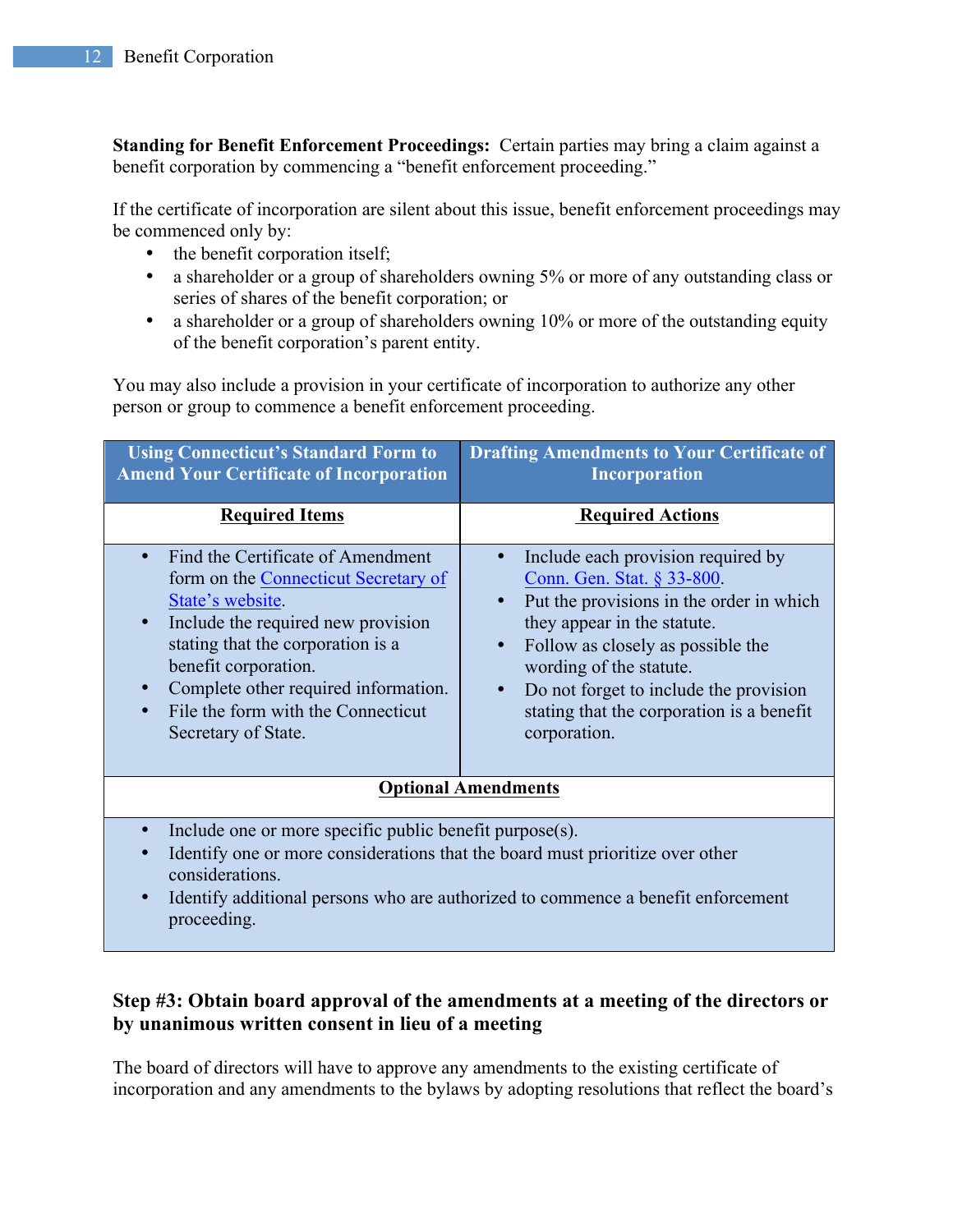approval of the amendments, using the procedures laid out in Conn. Gen. Stat. §§ 33-748—33- 752, your current certificate of incorporation and bylaws. You may convene a special meeting to vote on your plan or conduct a vote during one of your scheduled board meetings. The amendments must be approved by a majority of the board at a meeting where a quorum is present. The board must then adopt resolutions approving the amendments and record the resolutions in the minutes.

Alternatively, if your bylaws so allow, the board may adopt the resolutions in lieu of a meeting if all directors consent in a signed writing to the proposed actions and those consents are included in the corporation's minutes or filed with the corporate records. Check your certificate of incorporation and your bylaws for any additional requirements for board approval of amendments that they may impose.

### **Actions**

- Review your certificate of incorporation and bylaws to determine the procedures required for the board to adopt amendments to those documents.
- Propose your amendments at a regular meeting or a special meeting of the board of directors and vote on the proposal, or obtain the written signed consent of all directors authorizing the amendments.
- Document the board's approval with resolutions recorded in the meeting minutes.

*Note: If by vote, the board must approve the amendments by a majority vote in favor of the amendments at a meeting where a quorum is present.*

# **Step #4: Obtain shareholder approval of the amendments and the election of benefit corporation status**

Your shareholders will have to approve the decision to become a benefit corporation and the required amendments to the certificate of incorporation. Shareholders can approve the amendment by voting at a shareholder meeting or by signing a written consent. When voting to amend the certificate of incorporation to include the statement that the corporation is a benefit corporation, the amendment must be approved by a minimum status vote (i.e., by the holders of at least two-thirds of the outstanding shares of each class or series of shares entitled to vote, each class voting separately, regardless of any voting limitations imposed by the certificate of incorporation or bylaws).

Unless otherwise provided by the company's certificate of incorporation, a shareholder meeting is not required if the action is approved by all of the shareholders evidenced by one or more consents describing the proposed action or amendment, signed by each shareholder and included in the minutes or filed with the corporate records reflecting the action approved. Check your certificate of incorporation and your bylaws for any additional requirements for shareholder approval of amendments that they may impose.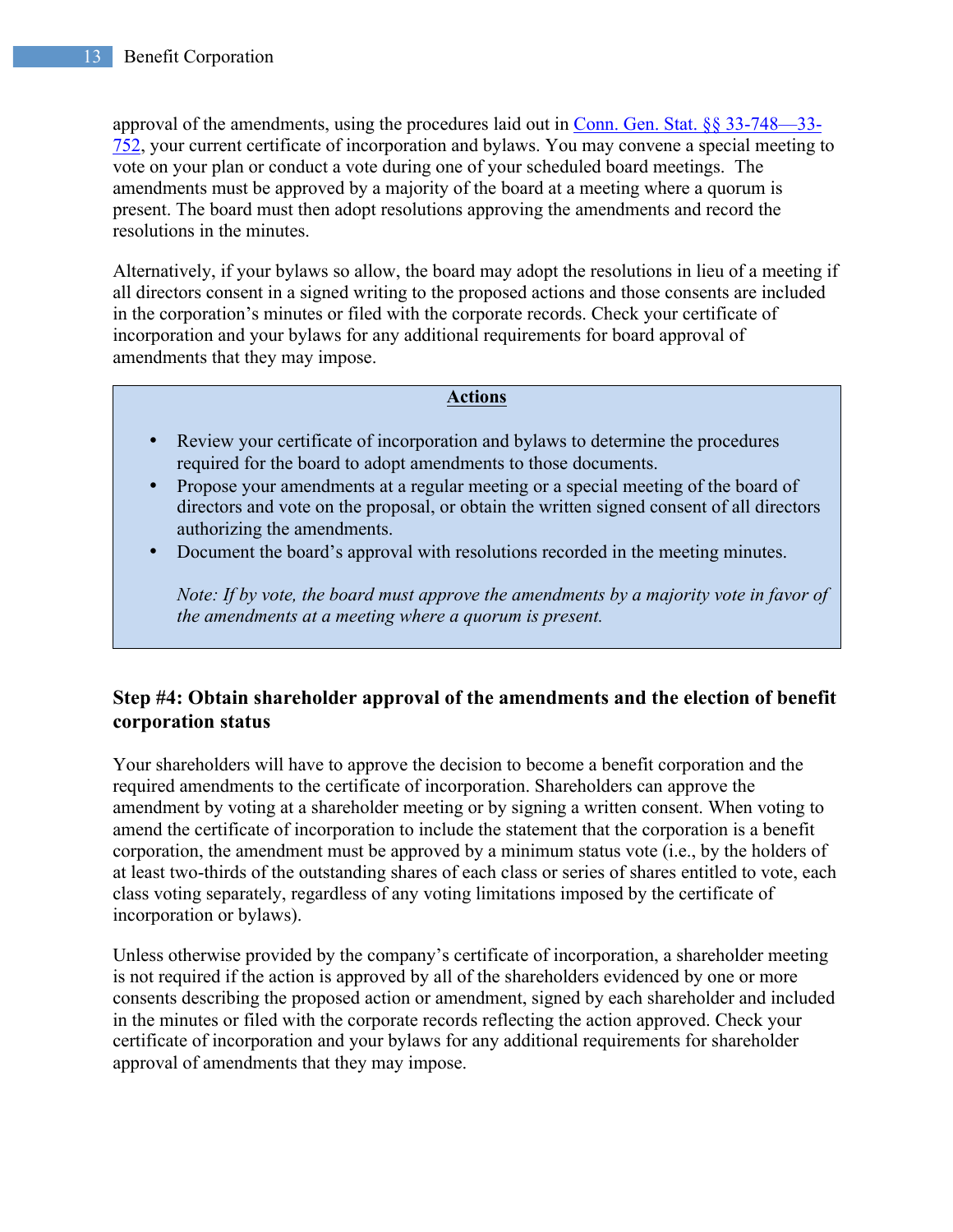### **Actions**

- Review your certificate of incorporation and bylaws to determine the procedures required for the shareholders to adopt amendments to those documents.
- Hold a vote on any amendments to your certificate of incorporation or draft a consent and have it signed by all shareholders.
- Document the shareholders' approval in the meeting minutes or corporate records.

*Note: A "minimum status vote" is needed for shareholder approval of the amendment to the articles stating that the corporation is a benefit corporation (i.e., the approval of the holders of at least two-thirds of the outstanding shares of each class or series of shares entitled to vote, each class voting separately, regardless of any voting limitations imposed by the certificate of incorporation or bylaws).*

### **Step #5: File the amendments to the certificate of incorporation**

File your approved amendments to your certificate of incorporation with the Connecticut Secretary of State.

### **Step #6: Post-conversion considerations**

After forming your benefit corporation, you should consider taking additional steps to address requirements unique to benefit corporations in Connecticut. For example, you can establish procedures for publishing the **"**annual benefit report," which you must provide to your shareholders within 120 days following the end of the benefit corporation's fiscal year (or at the same time you deliver any other annual report to your shareholders, whichever is earlier). Your benefit report should be accessible free of charge to the public. Connecticut also requires the benefit corporation to post the report to the public portion of the company's website. For help with generating your annual benefit report, access the online tool here.

The preparation of your annual benefit report requires your company to choose a standard for defining, reporting, and assessing your corporation's overall social and environmental performance. This is known as the "third-party standard." The standard you select must be comprehensive, independent, and transparent. For more information on third-party standards, visit benefitcorp.net.

In Connecticut, a benefit corporation may, not earlier than 24 months after the date that it became a benefit corporation, adopt a "legacy preservation provision" by amending its certificate of incorporation, which amendment must be unanimously approved by the corporation's shareholders. A benefit corporation that adopts a legacy preservation provision remains a benefit corporation in perpetuity, and may only dispose of its assets via sale to or merger with a benefit corporation that has also adopted a legacy preservation provision.